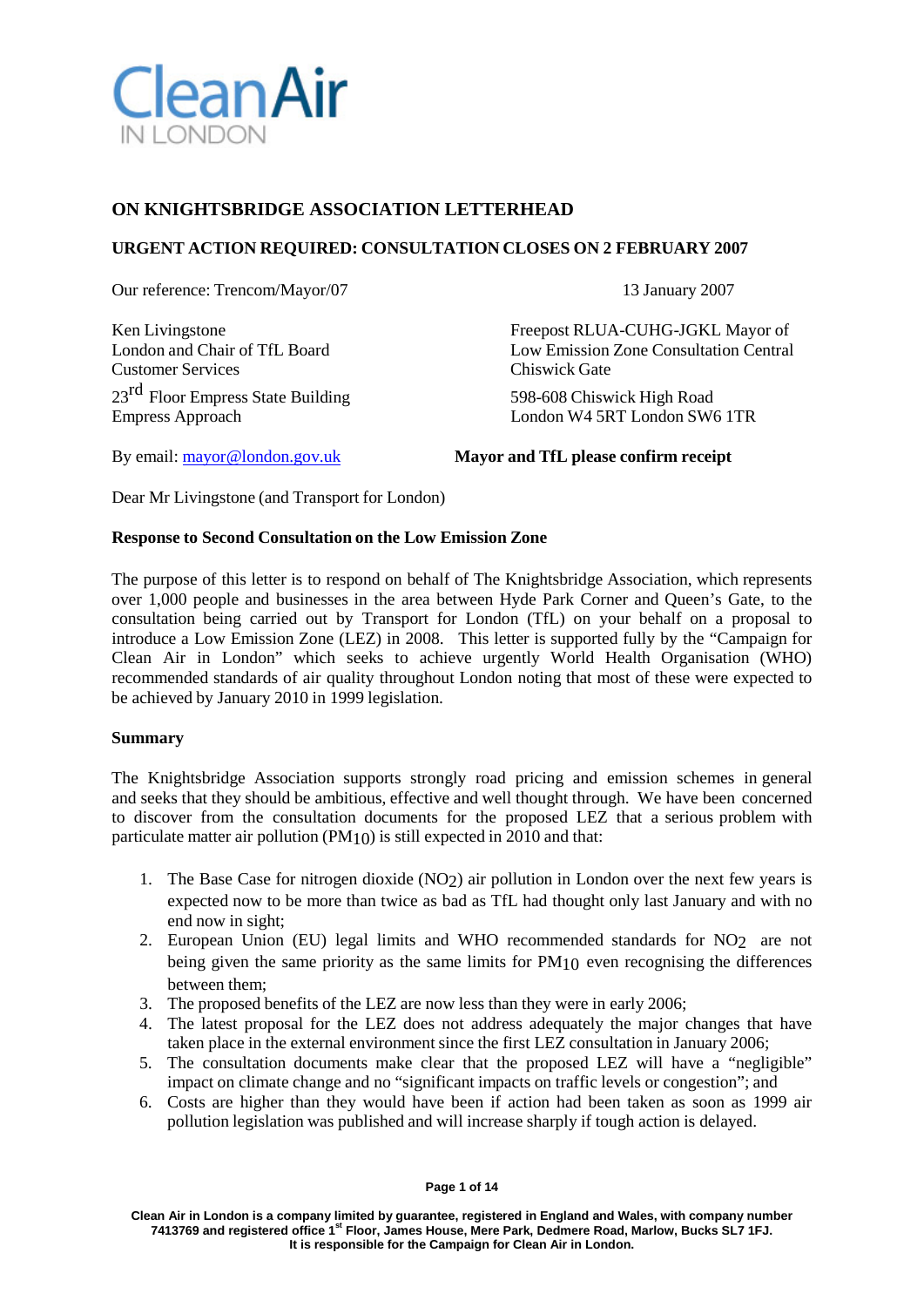

Fresh thinking is need urgently by TfL and the Mayor to deliver a more ambitious LEZ that tackles much sooner and more effectively the serious air pollution problem in London.

#### **Introduction**

Air pollution can best be reduced to meet WHO standards of air quality throughout London by reducing traffic volumes or individual vehicle emission levels or both. The Congestion Charge is a "blunt" version of road pricing to tackle the former, with considerable "collateral damage" (e.g. due to "rat running"), and the proposed LEZ offers the opportunity to tackle the latter. The Knightsbridge Association supports strongly road pricing and emission schemes in general and seeks that they should be ambitious, effective and well though through. In our view, fresh thinking is need urgently by TfL and the Mayor to deliver a more ambitious LEZ that tackles much sooner and more effectively the serious air pollution problem in London.

When we wrote to you in response to the first LEZ consultation on 9 April 2006, we expressed serious concern then that the proposed scheme did not go far enough, fast enough, to improve air quality in London. We have still not received any follow up from TfL or the Mayor's office to the request in that letter: "We are keen to understand, through a meeting or otherwise, whether TfL and the Mayor's office considers that the combination of the Congestion Charge Extension from February 2007 and TfL's currently proposed Low Emission Zone plans from early 2008 are likely to reduce actual air pollution levels sufficiently to meet official air pollution targets across the Knightsbridge area."

Please reply personally to this letter, in your capacity as Mayor of London and Chair of TfL Board, commenting on the general points raised and more specifically by responding to the eight questions asked in it.

#### **Comments on the LEZ consultation**

While we support the principle of an LEZ for London, we are concerned about ongoing PM<sub>10</sub> problems and the following other aspects of the scheme highlighted by the latest consultation documents:

# 1. **The Base Case for NO2 air pollution in London over the next few years is expected now to be more than twice as bad as TfL had thought only last January and with no end now in sight.**

Comparing the January 2006 and November 2006 consultation documents shows that TfL expects now more than twice as many people to be exposed to over 40  $\mu$ g/m<sup>3</sup> of NO<sub>2</sub> in its Base Case for 2008 (without the LEZ) (i.e. people exposed to more than the WHO recommended standards of air quality and the EU legal limit in 2010). In fact, TfL's expectations have deteriorated so much during 2006 that, now, the Base Case for 2012 shows the same number of people exposed to unhealthy levels of NO2 as were previously expected for the Base Case in 2008. The numbers in the Base Cases are large too: 740,000 more people exposed than previously expected for 2008 and nearly three-quarters of a million people still exposed to unacceptable levels of NO2 in 2010 when EU legal limits for NO<sub>2</sub> are due to be met. See Table 2 on page 4 of this letter for full details.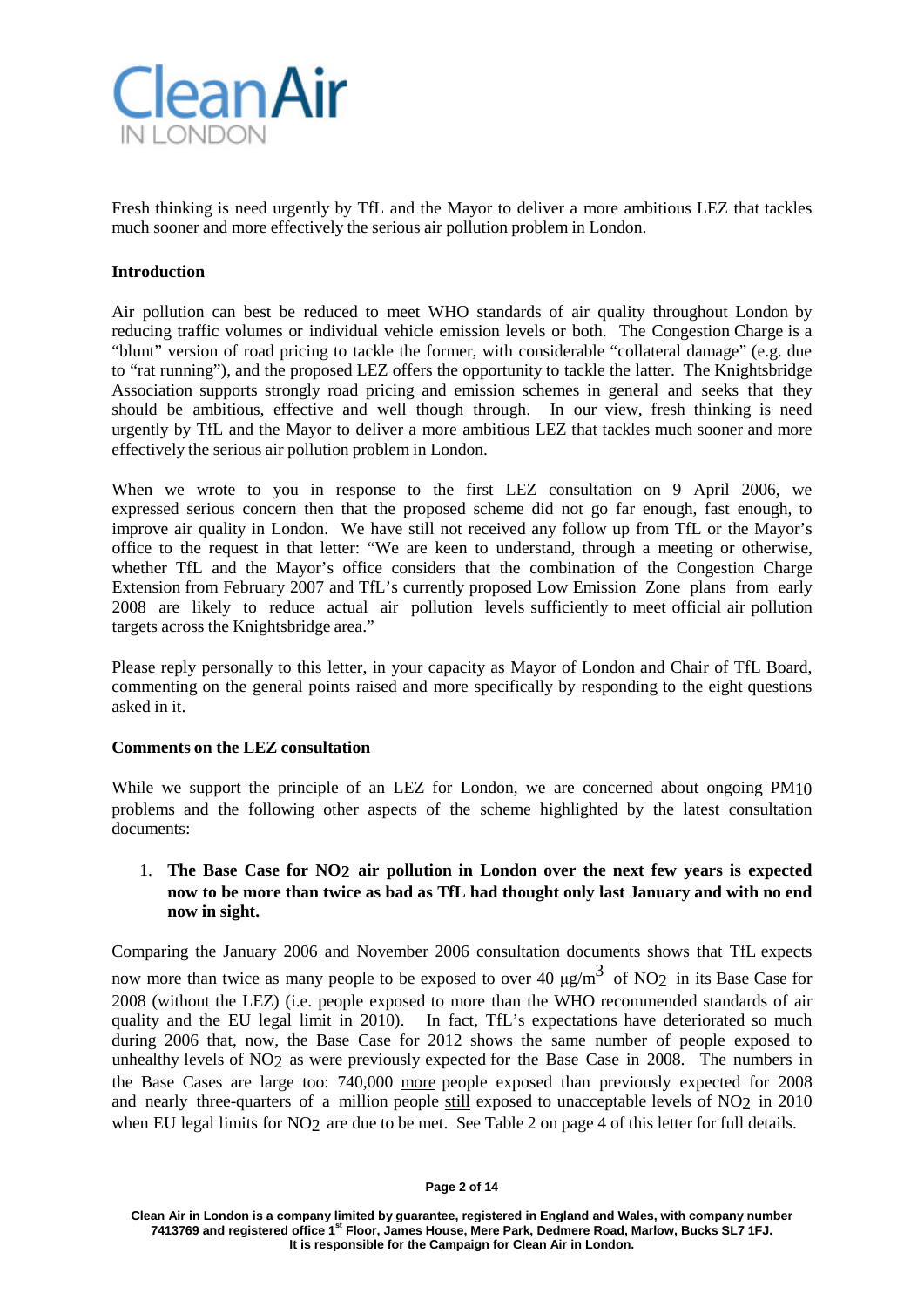

In 2006, NO2 air pollution in Marylebone Road, Kings Road and Brompton Road was well over double the WHO annual mean recommended standard with peaks occurring between 8 and 34 times more often than the WHO maximum recommended exceedance level for an hour of exposure would allow. Note also that the monitoring site for Marylebone Road is "Kerbside" whereas they are "Roadside" for the other two roads (i.e. further from the road). See Table 1 below for details of air pollution levels at other sites. Clearly, such levels of air pollution in London are totally unacceptable and are getting worse for NO2 in busy roads.

Air pollution in Brompton Road is currently at the highest levels recorded since regular monitoring began here. According to the excellent London Air Quality Network (www.londonair.org.uk), annual mean levels of NO<sub>2</sub> in 2006 were 95  $\mu$ g/m<sup>3</sup> (compared to the previous peak of 93  $\mu$ g/m<sup>3</sup> in 2003 and the lowest level of 83  $\mu$ g/m<sup>3</sup> when regular monitoring began in 2001). Hourly maximum recommended exposure levels for NO2 were exceeded on

383 occasions in 2006 (compared with the previous peak of 288 exceedances in 2005 and (again) the lowest recorded of 97 exceedances when monitoring began in 2001). These compare with WHO and EU standards of 40  $\mu$ g/m<sup>3</sup> and 18 exceedances respectively.

| London Air                                            |                        | 2006 level of NO <sub>2</sub> in 2005 level of NO <sub>2</sub> in Highest |        |                                                  |            | previous<br>level |
|-------------------------------------------------------|------------------------|---------------------------------------------------------------------------|--------|--------------------------------------------------|------------|-------------------|
| Quality<br><b>Network</b>                             | $\mu$ g/m <sup>3</sup> | and number of $\mu$ g/m <sup>3</sup>                                      |        | and number of $\log_2$ in $\mu$ g/m <sup>3</sup> | r of hours | and               |
|                                                       | Annual                 | Hourly                                                                    | Annual | Hourly                                           | Annual     | Hourly            |
|                                                       | mean                   | exceedance                                                                | mean   | exceedance                                       | mean       | exceedance        |
| Camden:                                               | 71                     | 38                                                                        | 76     | 18                                               | 76 (2005)  | 69 (1997)         |
| Swiss                                                 |                        |                                                                           |        |                                                  |            |                   |
| Cottage                                               |                        |                                                                           |        |                                                  |            |                   |
| of<br>City<br>London:                                 | 48                     |                                                                           | 51     |                                                  | 58 (2003)  | 2(2005)           |
| <b>Senator House</b>                                  |                        |                                                                           |        |                                                  |            |                   |
| Islington:<br>Holloway<br>Road                        | 67                     |                                                                           | 74     | 20                                               | 74 (2005)  | 20 (2005)         |
| Kensington<br>and Chelsea:<br><b>Brompton</b><br>Road | 95                     | 383                                                                       | 90     | 288                                              | 93 (2003)  | 288 (2005)        |
| Kensington<br>and Chelsea:<br><b>Kings Road</b>       | 97                     | 139                                                                       | 91     | 82                                               | 98 (2003)  | 82 (2005)         |
| Southwark:<br>Elephant and<br>Castle                  | 46                     | N                                                                         | 49     | 0                                                | 56 (1999)  | 27 (1997)         |

## **Table 1: Levels of NO2 at worst sites in the London boroughs with the largest populations exposed to air pollution according to data from [www.londonair.org.uk \(](http://www.londonair.org.uk/)and the City of London with its large working population)**

#### **Page 3 of 14**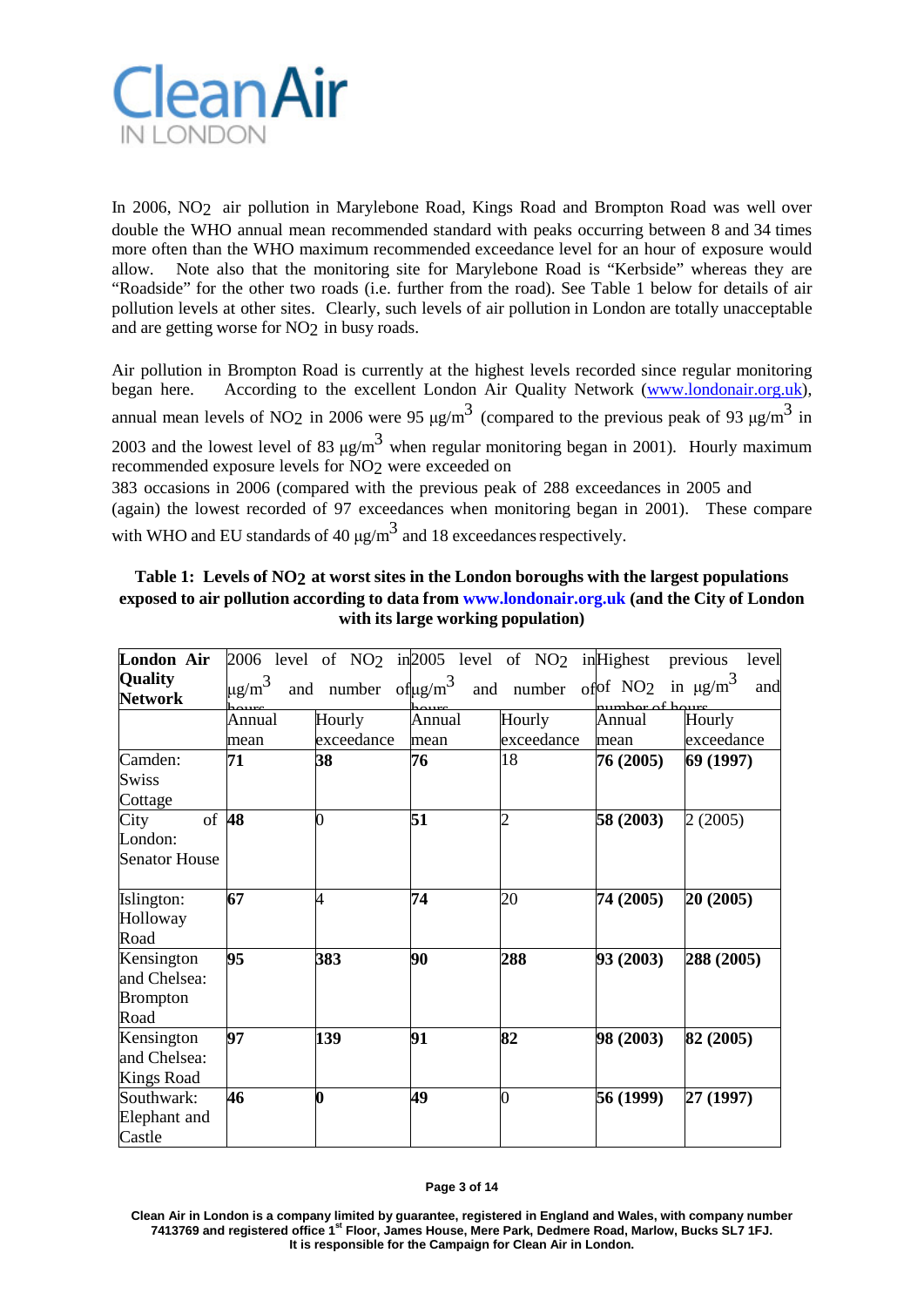

| Westminster: | <b>109</b> | 619 | 117<br>ш | 849 | $113(2005)$ 849 (2005) |  |
|--------------|------------|-----|----------|-----|------------------------|--|
| Marylebone   |            |     |          |     |                        |  |
| Road         |            |     |          |     |                        |  |

Bold indicates that the results exceeded the WHO and EU recommended standards of air quality of <sup>40</sup> <sup>μ</sup>g/m3 and <sup>18</sup> exceedances for annual mean and number of hours respectively.

We encourage the Mayor to request that the London Air Quality Network consider showing on its excellent website current air pollution levels in  $\mu g/m^3$  rather than parts per billion (ppb) (to make the information more immediately understandable by the lay reader) and using graduated colour coding for air pollution levels based on WHO recommended standards rather showing "Green" up to the maximum levels recommended by the WHO for NO<sub>2</sub> and PM<sub>10</sub>.

Note: The top five worst boroughs by number of people expected to be exposed to excess NO2 air pollution in 2008 are Westminster (176,042), Kensington and Chelsea (148,648), Camden (110,124), Islington (92,775) and Southwark (89,936).

|                     |            | TfL Consultation in January 2006   |                           |                  | TfL Consultation in November 2006  |                |                    |
|---------------------|------------|------------------------------------|---------------------------|------------------|------------------------------------|----------------|--------------------|
|                     |            | NO <sub>2</sub>                    | PM10                      | PM10             | NO <sub>2</sub>                    | PM10           | PM10               |
|                     |            | Number of people in area exceeding |                           |                  | Number of people in area exceeding |                |                    |
|                     |            | Annual mean Annual mean 35         |                           | days             | Annual mean Annual mean 35         |                | days               |
|                     |            | of                                 |                           | of per annum     | of                                 | of             | per annum          |
|                     |            | $40 \mu g/m^3$                     | 23 $\mu$ g/m <sup>3</sup> | over             | $40 \mu g/m^3$                     | $23 \mu g/m^3$ | over               |
|                     |            |                                    |                           | $50 \text{ m}^3$ |                                    |                | $50 \text{ m/m}^3$ |
| Base<br>2005        | Case $N/A$ |                                    | N/A                       | N/A              | 1,930,000                          | 1,392,000      | 32,000             |
| <b>Base</b><br>2008 |            | Case 626,800                       | 717,400                   | 24,300           | 1,370,000                          | 495,000        | 14,000             |
| Base<br>2010        | Case       | 193,700                            | 253,500                   | 216,400          | 707,000                            | 159,000        | 102,000            |
| Base<br>2012        | Case $N/A$ |                                    | N/A                       | N/A              | 625,000                            | 96,000         | 52,000             |
| Base<br>2015        | Case N/A   |                                    | N/A                       | N/A              | 443,000                            | 46,000         | 27,000             |

# **Table 2: Base Case numbers of people expected to be exposed to levels of NO2 and PM10 exceeding air pollution objectives in the January and November consultation documents**

The above details have been taken directly from Annex A on page 29 of Supplementary Information and Annex A on page 45 of the Scheme Description and Supplementary Information published in January and November 2006 respectively. For the latter, please see:

<http://www.tfl.gov.uk/roadusers/lez/17827.aspx#tkt-tab-panel-1>

#### **Page 4 of 14**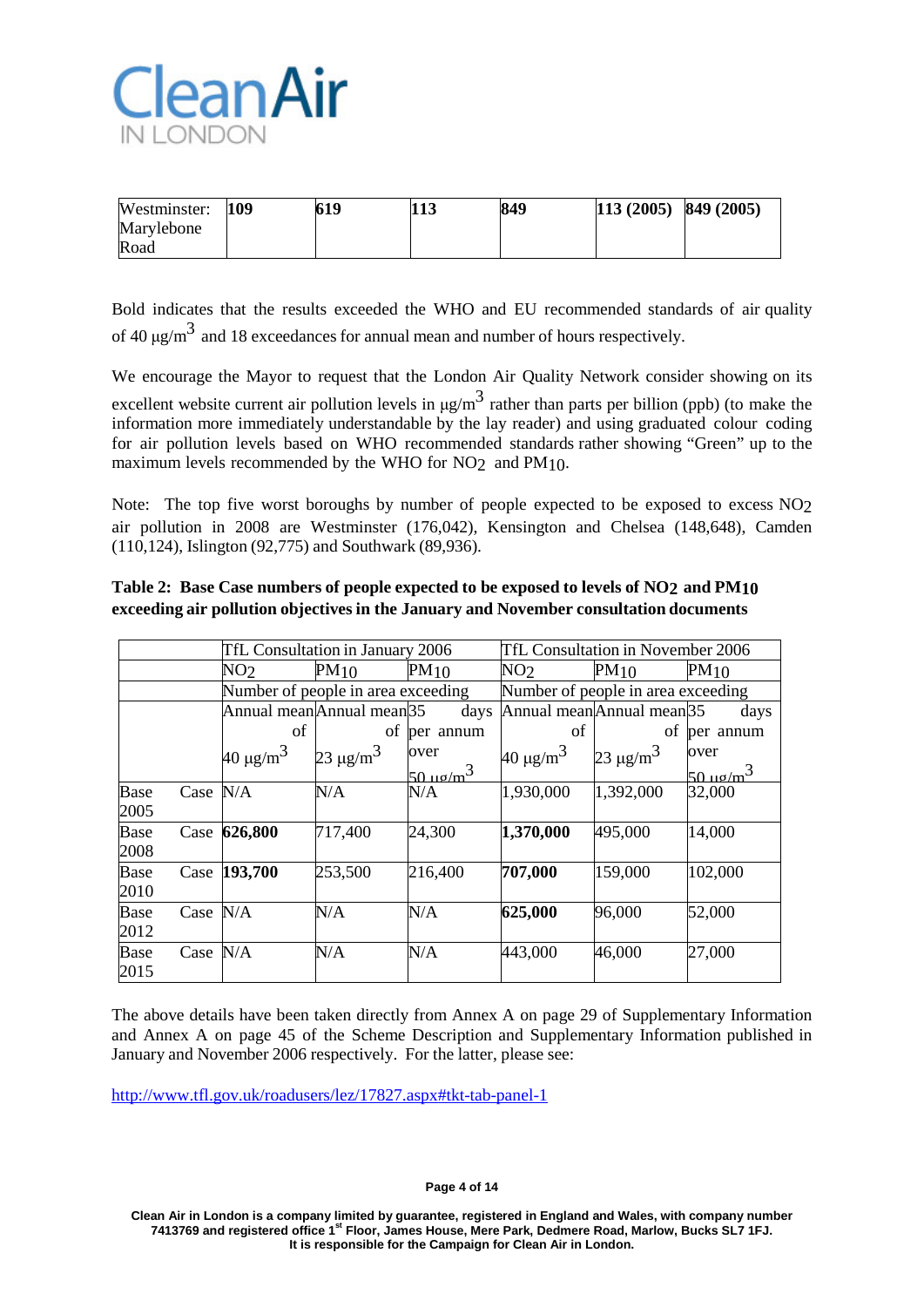

**Question 1: Why are nearly three-quarters of a million more Londoners now expected to be exposed to unhealthy levels of NO2 in the LEZ Base Case for 2008?**

2. **EU legal limits and WHO recommended standards for NO2 are not being given the same priority as the same limits and standards for PM10 despite the differences.**

We acknowledge the deadly dangers of PM10 but NO<sub>2</sub> is the other most dangerous air pollutant facing Londoners. Furthermore, one of the main reasons that strict legal standards are set for NO2 air pollution is that, apart from its own toxic properties, it is a proxy for many other dangerous air pollutants that occur with it – i.e. the so-called nitrogen oxides  $(NO_x)$  that are generated by traffic fumes. NO2 is particularly dangerous for the old and the young.

The United States' Environmental Protection Agency website lists the Health and Environmental Impacts of  $NO<sub>x</sub>$  as including:

- (i) Ground Level Ozone (Smog)
- (ii) Acid Rain
- (iii) Particles (i.e. particulate matter)
- (iv) Water Quality Deterioration
- (v) Climate Change
- (vi) Toxic Chemicals
- (vii) Visibility Impairment

Of these, Ground Level Ozone (Smog) is formed when  $NO<sub>X</sub>$  and volatile organic compounds react in the presence of sunlight. Children, people with lung diseases such as asthma and people who work or exercise outside are susceptible to adverse effects such as damage to lung tissue and reduction in lung function. Particles are created when  $NO<sub>x</sub>$  reacts with ammonia, moisture and other compounds to form nitric acid and related particles. Human health concerns include effects on breathing and the respiratory system, damage to lung tissue and premature death. Toxic Chemicals are created in the air when  $NO<sub>x</sub>$  reacts readily with common organic chemicals and even ozone to form a wide variety of toxic products, some of which may cause biological mutations (examples include the nitrate radical, nitroarenes and nitrosamines).

We were concerned to read in the consultation's Environment Report (in paragraph 7.7.2 on page 54) that "The only *potential* negative air quality impact of the LEZ would be an increase in the proportion of primary NO2 emissions. The precise reasons are not fully understood but it is thought to be linked to the greater number of diesel-engined vehicles and the fitting of some types of particulate traps that generate NO2 as part of the cleaning process". There is no excuse for creating the impression that this is a new problem or implying that it might be an excuse for failing to meet air pollution objectives: this effect was clearly anticipated by experts acting for the Department of Environment, Food and Rural Affairs (Defra) by 19 May 2003 when it was referred to in a draft Air Quality Expert Group (AQEG) report.

We are concerned greatly that "There are no plans to extend the emission standards of the LEZ to include emissions of oxides of nitrogen  $(NO<sub>x</sub>)$  at this stage; however TfL is continuing to consider how a  $NO<sub>X</sub>$  standard might be implemented and could consider moving to implement a  $NO<sub>X</sub>$ standard in future should this become feasible" (page 8 of the Sustainable Development Impact

#### **Page 5 of 14**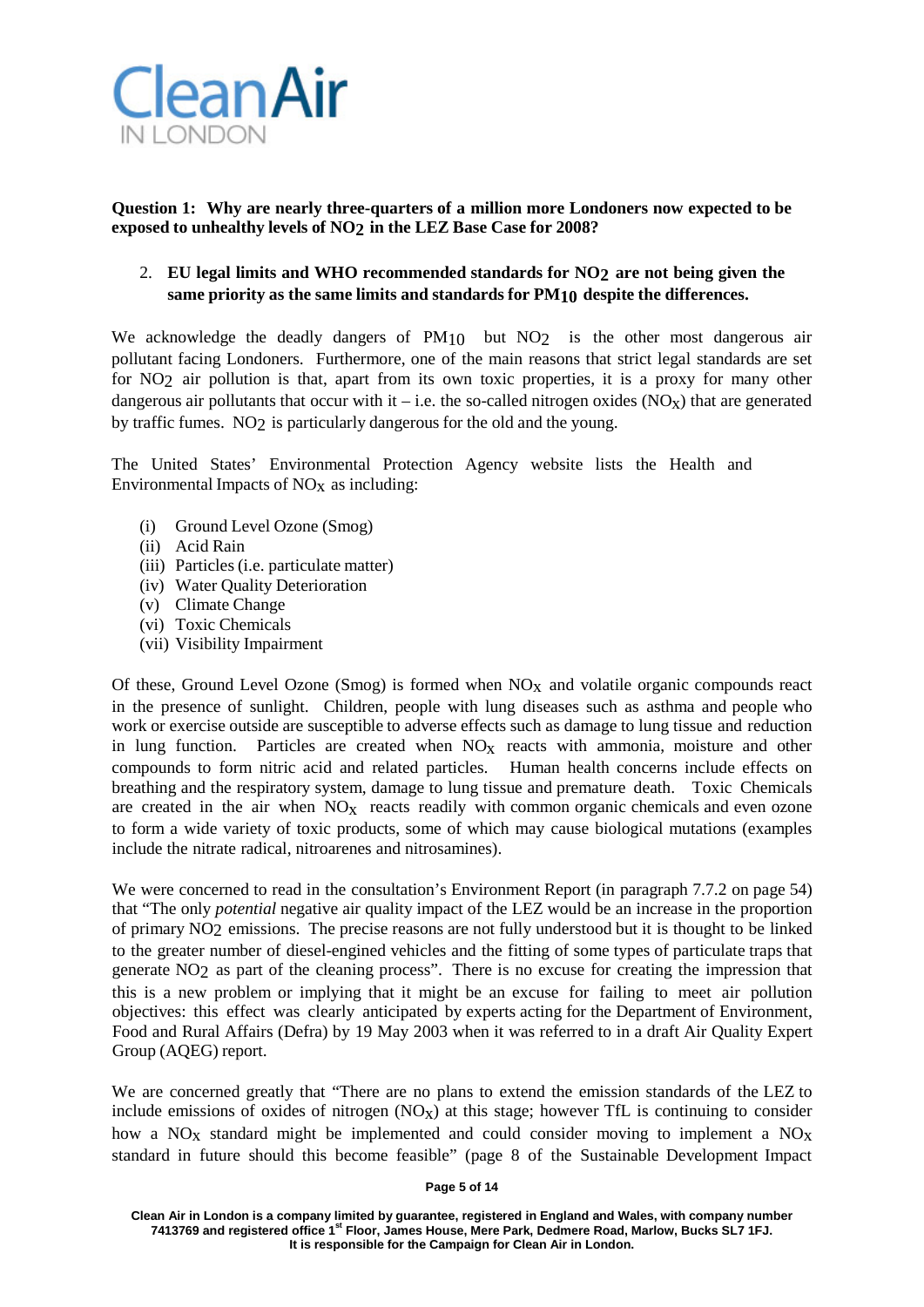

Assessment). The same report says on page 9 that Euro IV standards for vehicles are known already to emit 30% less  $NO<sub>x</sub>$  than the Euro III standard (and they are already being sold in Europe). It is vital that Euro IV/4 standards are introduced quickly.

**Question 2: Why are EU legal limits and WHO recommended standards for NO2 air quality standards not being met urgently when it is a toxic gas and a strong indicator of the presence of many other dangerous air pollutants?**

# 3. **The proposed benefits of the LEZ are less now than they were in early 2006.**

In the simplest overall terms, the November 2006 version of the LEZ is expected to achieve by 2010 a 4.6% reduction in NO2 exposure and a 7.8% and 7.6% reduction in PM10 exposure compared to 11.1%, 18.8% and 17.5% reductions respectively in the January 2006 version of the LEZ (although we note that fewer people are now expected to be exposed to PM10).

Furthermore, it is most concerning, for example, that the LEZ is expected to result in the proportion of the population exposed to NO2 in the Camden, City of London, Islington, Kensington and Chelsea, Southwark and Westminster boroughs being reduced by only 7.3%,

0.0%, 9.5%, 4.9%, 9.0% and 2.2% respectively. The picture for those exposed to  $PM_{10}$  in those same boroughs is only marginally better.

# **Table 3: Proportion of borough population in exceedance areas pre-LEZ and post possible LEZ introduction in 2008 in worst five boroughs plus the worst in % age terms**

|                        | Annual mean $NO2 > 40$ Annual mean |          | $PM_{10}$             |          | No. of days $>$ 50 $\mu$ g/m3 |          |
|------------------------|------------------------------------|----------|-----------------------|----------|-------------------------------|----------|
|                        | $\mu$ g/m3 (i.e. WHO limit)        |          |                       |          | daily mean $PM_{10}$          |          |
|                        | Population %                       |          | in Population         | %<br>in  | Population                    | in<br>%  |
|                        | exposed and reduction              |          | exposed and reduction |          | exposed and reduction         |          |
|                        | %                                  | exposure | %                     | exposure | $\%$                          | exposure |
| Camden*                | 110,124                            | 7.3      | 42,512                | 5.4      | 22,337                        | 3.3      |
|                        | 53.5                               |          | 20.6                  |          | 10.8                          |          |
| City                   | of 7,448                           | 0.0      | 3,712                 | 4.0      | 2,581                         | 10.5     |
| London**               | 100.0                              |          | 49.8                  |          | 34.6                          |          |
| Islington*             | 92,775                             | 9.5      | 20,700                | 7.0      | 11,242                        | 5.2      |
|                        | 50.7                               |          | 11.3                  |          | 6.1                           |          |
| Kensington and 148,648 |                                    | 4.9      | 38,490                | 3.7      | 26,010                        | 2.6      |
| Chelsea*               | 89.9                               |          | 23.3                  |          | 15.7                          |          |
| Southwark*             | 89,936                             | 9.0      | 32,111                | 6.0      | 17,508                        | 4.2      |
|                        | 35.3                               |          | 12.6                  |          | 6.9                           |          |
| Westminster*           | 176,042                            | 2.2      | 72,939                | 5.7      | 39,394                        | 6.4      |
|                        | 93.4                               |          | 38.7                  |          | 20.9                          |          |

\* The five London boroughs with the largest population number exposed to air pollution out of 33 boroughs

\*\* The only London borough with 100% of its population exposed to NO2 air pollution

For complete data please refer to Table 5.14 on page 60 of the LEZ Health Impact assessment

#### **Page 6 of 14**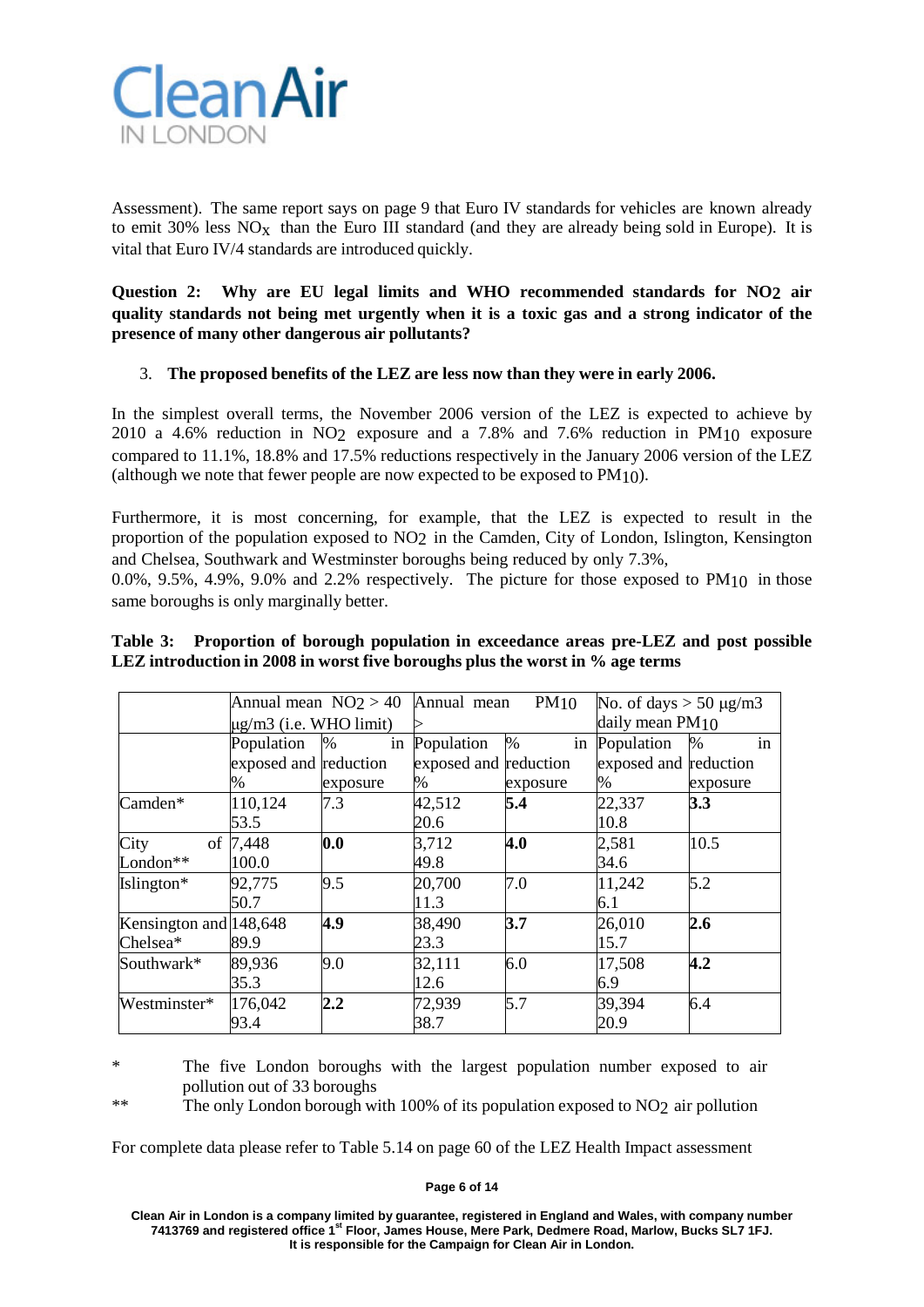

## Final Report. See:

# <http://www.tfl.gov.uk/assets/downloads/roadusers/lez/LEZ-Health-Impact-Assessment-> November-2006.pdf

We note that the consultation's Health Impact Assessment estimates (on page 35 of the Scheme Description and Supplementary Information) that the LEZ would, between 2005 and 2015, prevent between roughly 40 deaths brought forward (under the Defra methodology) and 210 premature deaths (under the CAFÉ methodology). This compares with over 1,000 people a year who are estimated by the Mayor to have died in London in 2005 from PM10 alone.

**Question 3: Why is it the LEZ scheme not much more ambitious, effective and well thought through?**

4. **The latest proposal for the LEZ does not adequately address the major changes that have taken place in the external environment since the first LEZ consultation was launched in January 2006.**

A great deal has changed in the world since the LEZ was first proposed for consultation in January 2006:

- (i) like many others, Londoners are now worried greatly about the consequences of climate change;
- (ii) concern has been mounting about London's general readiness to host the 2012 Olympics (with obligations, as a modern western city, to demonstrate and deliver by then WHO recommended levels of air quality throughout the capital);
- (iii) there is a clear realisation that the public wants tough action from politicians on green issues;
- (iv) Sir Nicholas Stern has published his excellent report which makes clear that an upfront and ongoing cost is in all our best long term interests to address climate change (with the need to treat air pollution holistically as part of this challenge being highlighted on pages 276 to 278 of Chapter 12 of his report);
- (v) the Mayor has joined the Friends of the Earth's "Big Ask" campaign calling for Government action on climate change with annual targets and independent review; and
- (vi) there is genuine concern that London will lose its "agglomeration benefits" if it is seen, like Hong Kong, as being an unhealthy place to live in (and bearing in mind that such expectations are high in western Europe).

and yet the LEZ scheme has become less ambitious not more so in the same period (e.g. in terms of delaying by two years the introduction of Euro IV standards for PM10 and dropping Euro IV standards for NOx completely).

## **Question 4: Why have the latest proposals for the LEZ not taken account of the major changes that have taken place in the external environment since the first LEZ consultation?**

5. **The consultation documents make clear that the proposed LEZ will have a "negligible" impact on climate change and no "significant impacts on traffic levels or congestion".**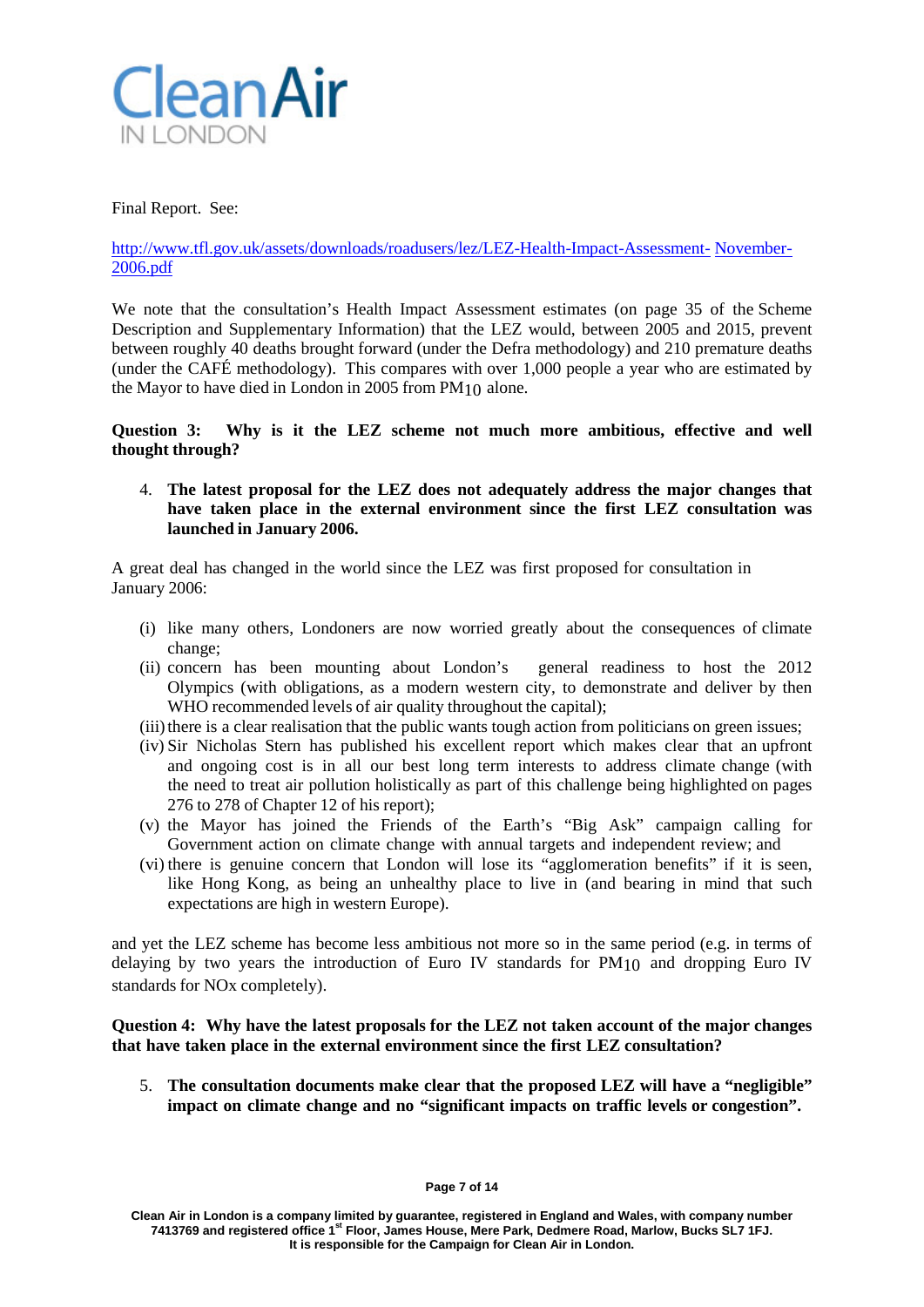

The consultation documents make clear that the proposed LEZ will have a "negligible" impact on climate change and no "significant impacts on traffic levels or congestion" (see paragraph 13.7.1 on page 100 of the Environmental Report and page 37 of Scheme Description and Supplementary Information respectively). As shown above, it will also have either no or negligible impact on air quality in major parts of London that are currently suffering from air quality well below standards recommended by the WHO and in current and forthcoming EU legal limits.

**Question 5: Why is the opportunity not being taken to introduce a much more ambitious LEZ scheme that would have a major positive impact on air quality and simultaneously deter non-compliant vehicles from entering London?**

## 6. **Costs are higher than they would have been if action had been taken as soon as 1999 air pollution legislation was published and will increase sharply if tough action is delayed.**

The longer that decisive action is delayed, as the EU air pollution deadlines approach and public concern about this issue gathers momentum, the more it will cost to meet EU legal limits and Londoner's expectations and protect London's "agglomeration benefits" at short notice. Such cost escalation is already, and will continue to be, caused by those responsible for addressing these problems not those highlighting legal obligations that have been in place since 1999.

There are large and real "agglomeration benefits" for London as a major national and international centre. Crucial to achieving these benefits is the need to persuade people that they should live in, work in and visit London. As the United Kingdom's capital city, these benefits are likely to be "first order" in terms of economic scale. The costs described in the TfL consultation document are likely to be "second order" and short term restructuring benefits necessary to achieve for a greener, more sustainable economy in London with the bulk of those costs passed on directly or indirectly to those enjoying the benefits of a healthier London.

As far as we are aware, no assessment of the economic impact of the LEZ on London and the UK economy was undertaken and included in the 30 January 2006 consultation document (reference paragraph 4.4.3.3 on page 27). The current consultation estimates, in the Economic and Business Impact Assessment report (Table 9.6 on page 98), that the total direct cost of the scheme will be between £300 million and £470 million, including a capital cost of about £100 million, with broadly commensurate benefits. See:

<http://www.tfl.gov.uk/assets/downloads/roadusers/lez/economic-impact-assessment.pdf>

We note that "UK households are expected to incur the bulk of the costs that get passed down through higher transport costs or product prices" and that these are expected to "constitute a negligible proportion of household spending" (page 99 of the Economic and Business Impact Assessment report).

There is no evidence that the competitiveness of London will be adversely affected by this LEZ (or a much more ambitious one). On the contrary, a London known for having one of the worst air pollution records in Europe is likely to lose the crucial "agglomeration benefits" that can come from establishing London as the "New York" of Europe. There is every likelihood that the necessary short term costs of restructuring the London economy, to create a greener and most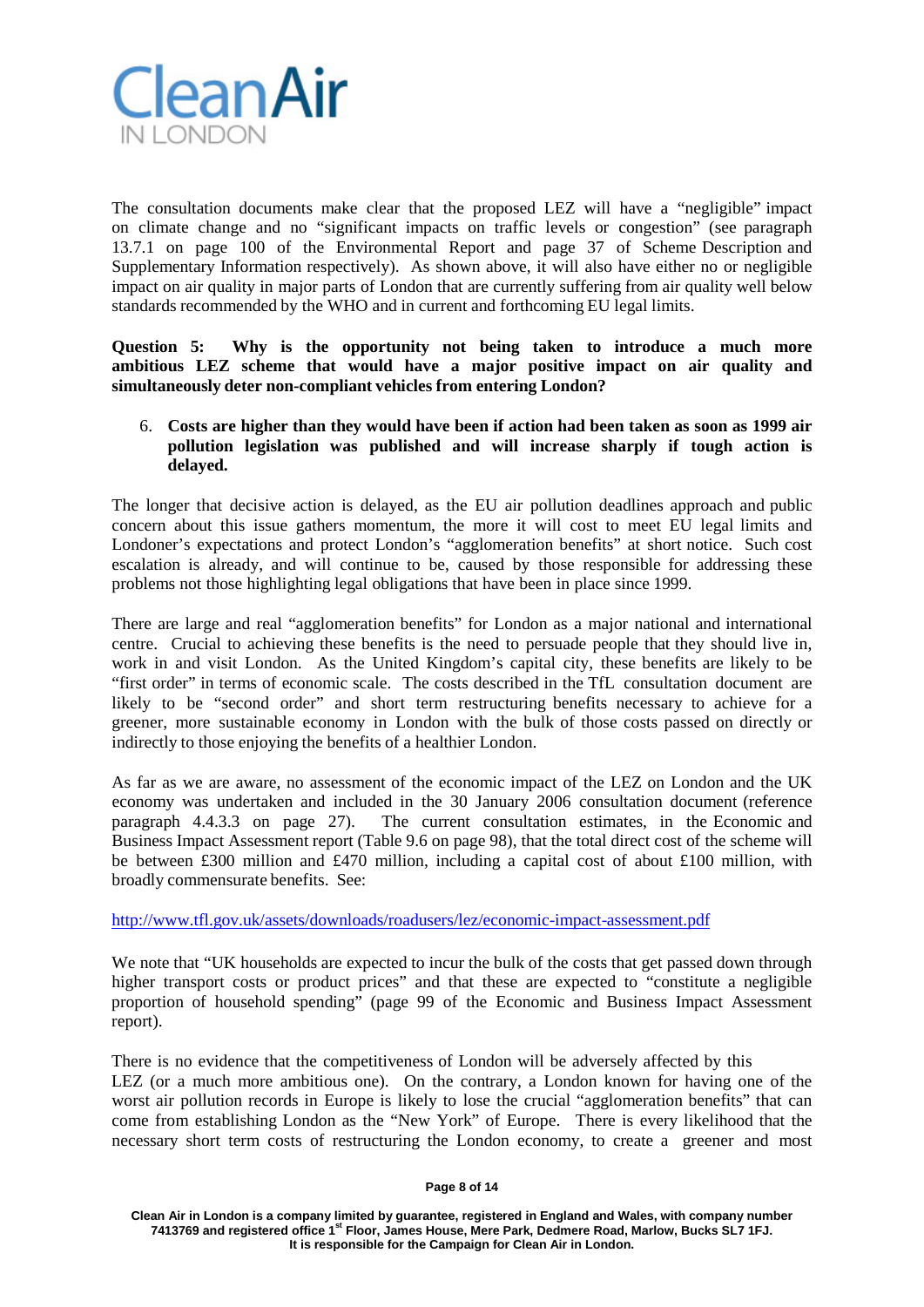

sustainable economy will be dwarfed by the agglomeration and other financial and social benefits lost through inaction or delayed action.

Unless the Mayor (or the Department for Environment, Food and Rural Affairs) is hoping already to be given lengthy time extensions from complying with EU legal limits for NO2 in January 2010 and PM10 earlier, the costs of complying with those limits will rise sharply the longer the delay in tackling them seriously. Businesses and other vehicle owners will not thank TfL or the Mayor for introducing a weak LEZ scheme now and then making them suffer suddenly much tougher obligations in 12 or 24 months time.

The Knightsbridge Association supports all reasonable measures that the Mayor and HM Government may need to take to meet WHO recommended standards of air quality throughout London by the earliest dates for compliance currently in legislation e.g. for NO2 by January 2010 (noting that this date has been in legislation since 1999). Of course, the widespread breaches of PM10 legal limits in London in 2005 must also be addressed urgently.

**Question 6: Why is action to tackle adequately air pollution being delayed when: (i) over 1,000 people a year are dying early from one form of air pollution alone in London (PM10); (ii) agglomeration benefits will be lost to London through delay; (iii) the consultation documents make clear that the costs of the scheme will be passed on to households (and will be "negligible") along with those who work in London who would be the key beneficiaries of the healthier environment; and (iv) businesses, residents and others will have to suffer necessarily much tougher obligations at short notice later?**

## **Online Questionnaire for Members of the Public**

Please see the Appendix to this letter which shows the response we have submitted online to TfL's questionnaire on the LEZ (see [http://www.tfl.gov.uk/tfl/low-emission-zone/public](http://www.tfl.gov.uk/tfl/low-emission-zone/public-)questionnaire.asp). This letter and its attachments and the online submission all form part of The Knightsbridge Association's response to the Consultation and should be treated please as one overall submission.

Separately, we record here our support for: ensuring that all Buses and Taxis should meet standards comparable or exceeding the proposed LEZ emission standards at each comparable stage for vehicles producing similar levels of air pollution; UK and non-UK registered vehicles both being included in the scheme; a 24 hour a day, 365 days a year scheme; and including the motorways within the final area defined for the LEZ.

#### **Next steps**

Fresh thinking is needed urgently. In the view of The Knightsbridge Association, the LEZ should go much further, much faster to improve air quality in London if it is to make the most of the opportunity it creates. We encourage you strongly, therefore, to amend the scheme to tackle more ambitiously all sources that contribute significantly to either NO2 or PM2.5 so that WHO recommended standards of air quality will be achieved throughout London by January 2010 (or earlier) as has been expected in legislation since 1999. Have TfL and the Mayor considered the feasibility and potential impact of the following possible measures: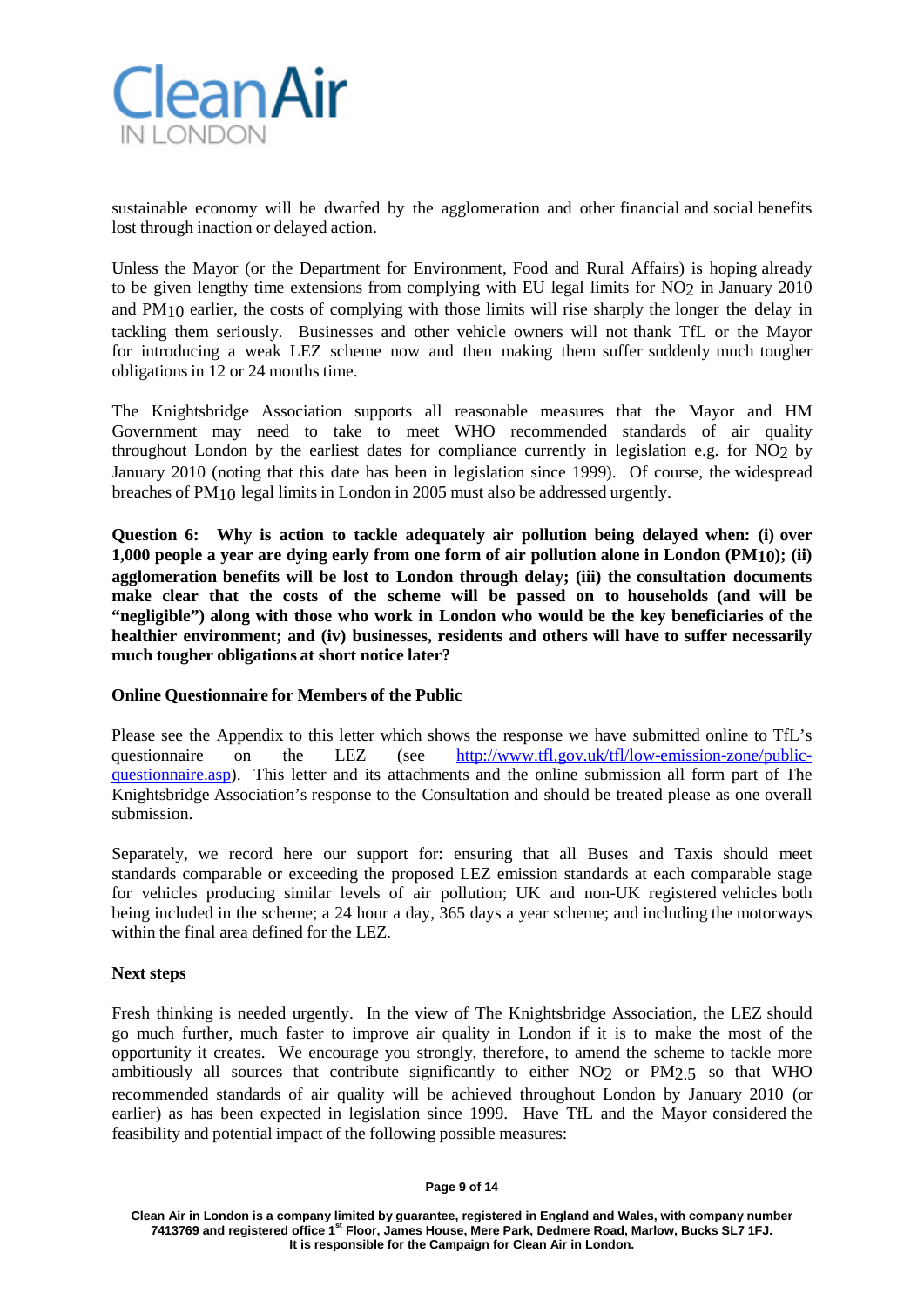

- (i) tackling the quantity of emissions from motorised vehicles as well as their quality through the LEZ scheme e.g. in relative and/or absolute terms similar to the "differential taxation" plan currently being considered for Band G vehicles in the Congestion Zone. Would such "differential taxation" be a workable, much quicker plan as part of the LEZ ahead of full road pricing in London?;
- (ii) including all public, private and commercial motorised vehicles within the LEZ scheme with the worst polluting vehicles being banned (and/or banning "through traffic")?;
- (iii) pressing for the introduction of Euro IV/4 standards, which cut out much NOx and (on diesels) particulates and which is already available in Europe, sooner rather than later (the current LEZ proposal to introduce Euro IV standards for HGV's, buses, coaches and heavier LGV's by January 2012 with no planned date for Euro 4 for smaller vehicles seems unambitious against a background of worsening air pollution)?;
- (iv) discussing with fleet operators how shorter fleet renewal cycle's could be achieved e.g. through non-financial incentives such as allowing vehicles meeting the latest Euro standard only (currently Euro IV/4) to use half of current loading bays or allowing them extended loading and unloading times. Have TfL and the Mayor considered offering priority parking for smaller vehicles meeting the latest available Euro standard?;
- (v) the early implementation of road pricing (or an inner LEZ zone) in the six London boroughs with the most people exposed to NO2 above WHO recommended levels?;
- (vi) pressing HM Government to incentivise the early purchase of Euro IV/4 standard vehicles and for the early release of Euro V/5 standard vehicles and NO2 abatement technology linked to measures then such as in (iv) above. (Note, it is unclear from the consultation documents whether Euro IV/4 standard vehicles are widely available yet in the UK even though they are available in Europe as a whole)?;
- (vii) tough enforcement measures such as roadside checks and MOT standards?; and
- (viii)pressing for national action on air pollution and a tough EU and UK wide legislative framework that will encourage a level playing field across the UK and Europe?

The Knightsbridge Association would be pleased to give a firm view on the acceptability or otherwise of any or all the above possible measures as part of any further formal public consultation on the LEZ and its successors undertaken by TfL provided that such consultation assesses their full impact.

**Question 7: Do TfL and the Mayor consider that the introduction of the LEZ, together with any other measures announced or being planned, will mean that London is taking all reasonable efforts to achieve current EU legal limits for NO2 air pollution throughout London by January 2010 (as would be required to justify any time extension from meeting EU legal limit obligations for NO2 air quality in January 2010)?**

**Question 8: Please treat as a Freedom of Information request, a request here from us for any information held by the Greater London Authority (GLA) or any of its associated entities about any plans or action taken or intended to be taken to seek time extensions or derogations in respect of breaches of EU legal limits for PM10 in London in 2005 either by the GLA, Defra or others.**

In our view, TfL and the Mayor should undertake urgently either a further consultation with more ambitious proposals (entailing perhaps a modest delay in the commencement of the LEZ) or to launch a separate consultation with more ambitious additional measures in parallel with the planned

#### **Page 10 of 14**

**Clean Air in London is a company limited by guarantee, registered in England and Wales, with company number 7413769 and registered office 1st Floor, James House, Mere Park, Dedmere Road, Marlow, Bucks SL7 1FJ. It is responsible for the Campaign for Clean Air in London.**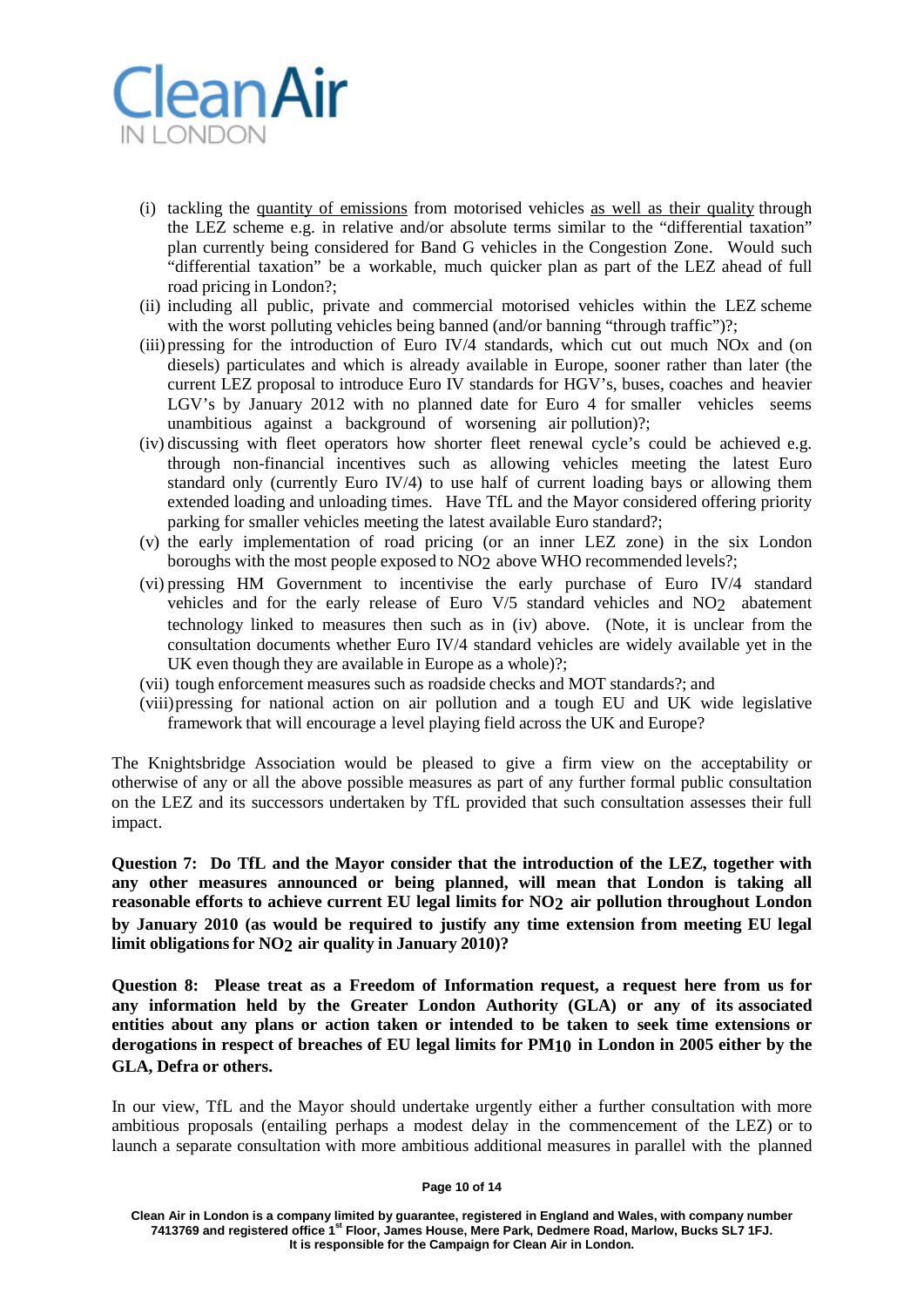

implementation of this scheme in order to achieve much greater benefits much sooner. We are content to let you choose which measure has the greatest certainty of achieving rapidly the greatest overall package of benefits.

Please see also our website:

#### www.cleanairinlondon.org

This letter has been published today on the BBC Action Network as an "Article" under the "Air pollution" issues section and elsewhere on that site.

We attach as part of this letter an Appendix titled: Low Emission Zone Consultation with our response submitted online and by email various other letters submitted or previously copied to the Mayor by The Knightsbridge Association on the subject of air quality all of which should be considered to form part of this response and vice versa.

Finally, thank you sincerely for taking seriously our concerns about air pollution in London and giving the issues we raise your particular attention. We recognise that you are already taking many steps to improve air quality in London.

We look forward to hearing from you.

With best wishes.

Yours sincerely,

Simon Birkett Chair Transport and Environment Committee The Knightsbridge Association

and on behalf of the Campaign for Clean Air in London

Enclosures by email:

Cross-party Pledge letter to the Mayor dated 5 January 2007 London Plan letter to the Mayor dated 3 December 2006 Letters to the Secretary of State, Defra, dated 25 June, 29 October and 12 November 2006 Letter to the Mayor dated 9 April 2006

By hand to: Winston Fletcher, Chairman, The Knightsbridge Association Carol Seymour-Newton, Honorary Secretary, The Knightsbridge Association

#### **Page 11 of 14**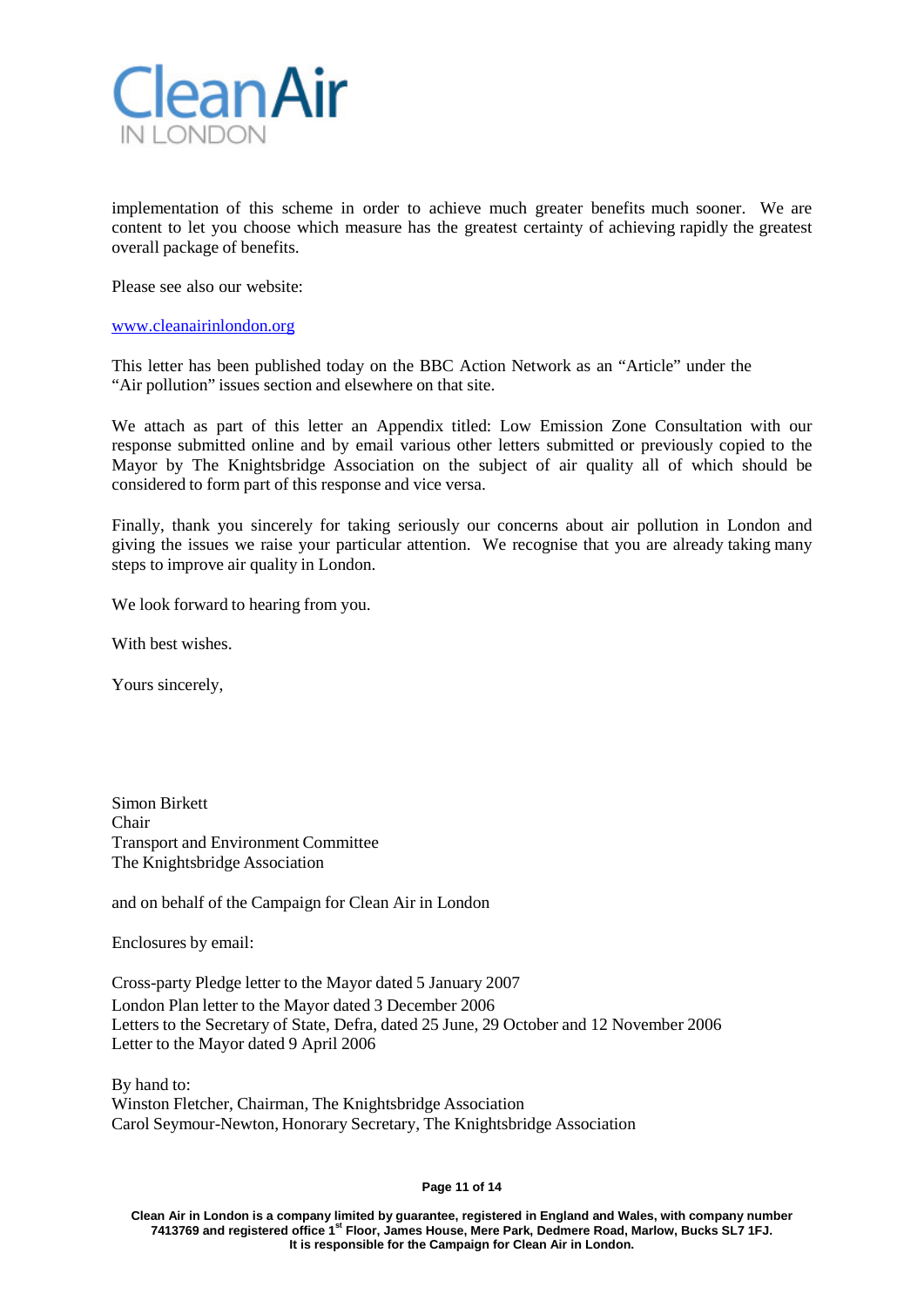

**Note: Those invited to Pledge support for the Campaign for Clean Air in London are asterisked "\*" below. Those highlighted in bold and with a "+" have given Pledges as early supporters**

 $CC$ 

\* The Rt. Hon. Tony Blair MP, Prime Minister

\* The Rt. Hon. David Miliband MP, Secretary of State for Defra

Stavros Dimas, Commissioner for the Environment DG

Marianne Klingbeil, Head of Unit, Env. C. 3 – Clean Air & Transport

Dr Martin Williams, Head of Air and Environment Quality Division, Defra

# **PARTY PLEDGES GIVEN (BOLD) OR SOUGHT (ASTERISKED)**

\* Conservative Party: Greater London Authority; Nationally; MEPs

\* Green Party: Greater London Authority; Nationally; MEPs

\* Labour Party: Greater London Authority; Nationally; MEPs

\* Liberal Democrat Party: Greater London Authority; Nationally; MEPs

# **ORGANISATIONS**

Amenity Societies, Business Groups and Media Organisations Jenny Bates, London Regional Campaigns Co-ordinator, Friends of the Earth James Bidwell, Chief Executive, Visit London John Brewster OBE, Chairman, Port Health and Environmental Services Committee, Corporation of London Patricia Brown, Chief Executive, Central London Partnership Gary Fuller, King's College London Rachel Goodison, Executive Director, London First Tim Hockney, Executive Director, London First Sir Roy McNulty, Chairman, Olympic Delivery Authority Derek Picot, Chairman, The Knightsbridge Business Group

## **PERSONAL PLEDGES GIVEN (BOLD) OR SOUGHT (ASTERISKED)**

\* Peter Ainsworth MP, Shadow Secretary of State, Defra, Conservative The Rt. Hon. Douglas Alexander MP, Secretary of State, Department for Transport, Labour \* Greg Barker MP, Shadow Minister for the Environment, Conservative \* Ben Bradshaw MP, Minister for Air Quality, Labour Alistair Carmichael MP, Shadow Transport Secretary, Liberal Democrat Mrs Gwyneth Dunwoody MP, Chairman of the Transport Committee, Labour **+ Mark Field MP, Conservative** Chris Grayling MP, Shadow Secretary of State for Transport, Conservative \* Chris Huhne MP, Shadow Environment Secretary, Liberal Democrat \* Ian Pearson MP, Defra, Minister for Climate Change, Labour \* The Rt. Hon. Sir Malcolm Rifkind QC MP, Conservative Tim Yeo MP, Chairman Environmental Audit Committee, Conservative \* Gerard Batten MEP, London, Independence \* John Bowis MEP, London, Conservative Chris Davies MEP, Liberal Democrat \* Robert Evans MEP, London, Labour \* Mary Honeyball MEP, London, Labour \* Syed Kamall MEP, London, Conservative

#### **Page 12 of 14**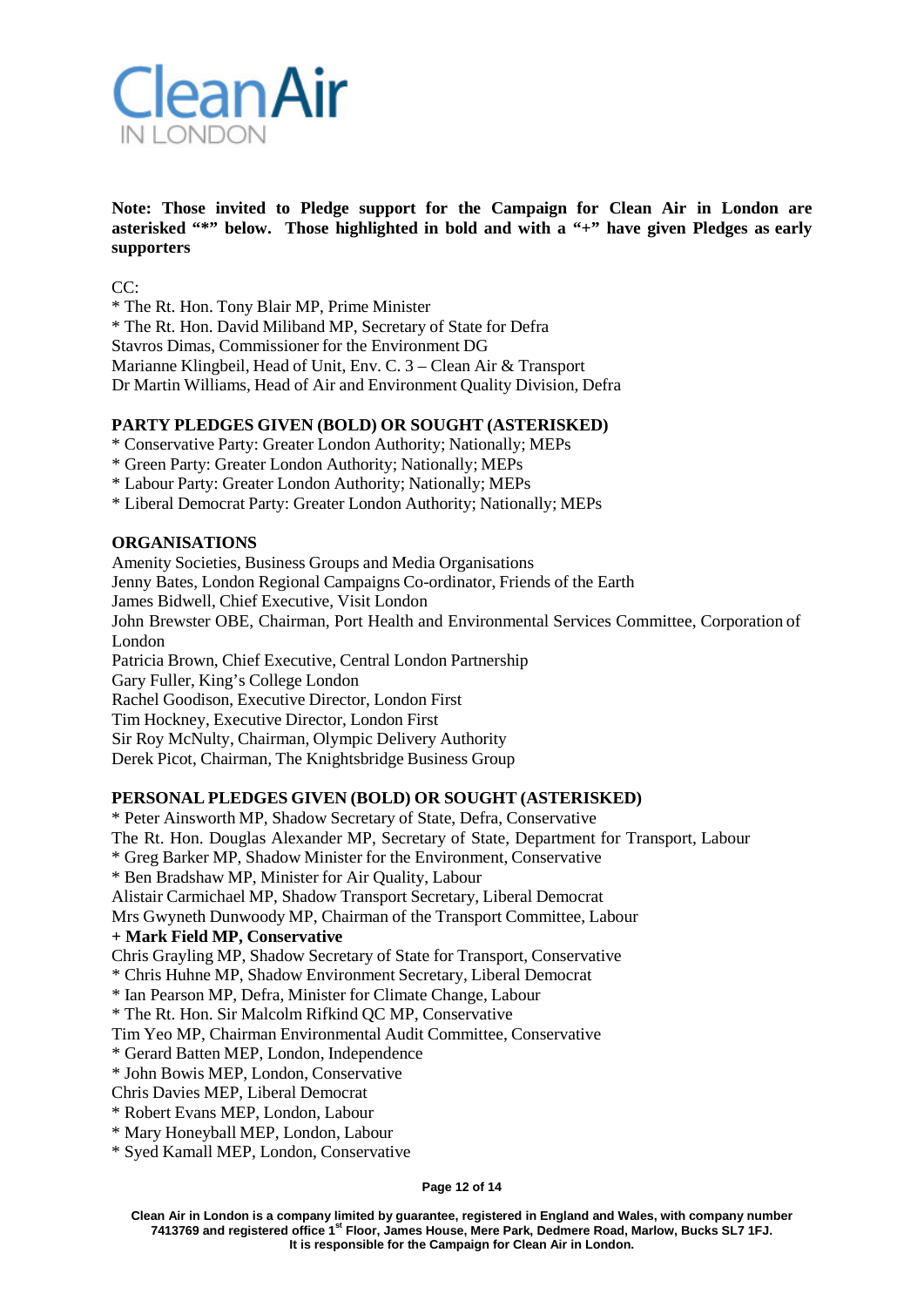

- \* Ms Jean Lambert MEP, London, Green Party
- \* Baroness Ludford MEP, London, Liberal Democrat
- Linda McAvan MEP, Labour
- \* Claude Moraes MEP, London, Labour
- \* Charles Tannock MEP, London, Conservative
- \* Sian Berry, Principal Speaker, Green
- **+ Angie Bray AM, Leader of the Conservative Party, GLA**
- \* Tony Arbour AM, Conservative
- \* Richard Barnes AM, Conservative
- \* Robert Blackman AM, Conservative
- \* Brian Coleman AM, Conservative
- \* Roger Evans AM, Conservative
- \* Elizabeth Howlett AM, Conservative
- \* Bob Neill AM, Conservative
- \* Andrew Pelling AM, Conservative
- \* Jenny Jones AM, Leader of the Green Party, GLA
- **+ Darren Johnson AM, Chair of the Environment Committee, GLA, Green**
- \* Len Duvall AM, Leader of the Labour Party
- \* Jeanette Arnold AM, Labour
- \* John Biggs AM, Labour
- \* Nicky Gavron AM, Labour
- \* Joanne McCartney AM, Labour
- \* Valerie Shawcross AM, Labour
- \* Murad Qureshi AM, Labour
- \* Mike Tuffrey AM, Leader of the Liberal Democrat Group, GLA
- \* Dee Doocey AM, Liberal Democrat
- \* Sally Hamwee AM, Liberal Democrat
- \* Geoff Pope AM, Liberal Democrat
- \* The Lord Tope, AM, Liberal Democrat
- \* Peter Hulme Cross AM, One London Group, GLA
- \* Damien Hockney AM, One London Group, GLA
- \* Councillor Sir Simon Milton, Leader of the Council, WCC, Conservative
- \* Councillor Alan Bradley, Chair, Go Green Board, WCC, Conservative
- \* Councillor Merrick Cockell, Leader of the Council, RBKC, Conservative
- \* Councillor Daniel Moylan, Deputy Leader, RBKC, Conservative
- \* Councillor Frances Blois, WCC, Conservative
- \* Councillor Tony Devenish, WCC, Conservative
- \* Councillor Philippa Roe, WCC, Conservative
- \* Councillor Dr Iain Hanham, RBKC, Conservative
- \* Councillor Margot James, RBKC, Conservative
- \* Councillor Mrs Shireen Ritchie, RBKC, Conservative

## **LOCAL GOVERNMENT OFFICIALS**

Guy Denington, Team Manager, Environment Quality Unit, RBKC Sarah Legge, GLA Principal Policy Adviser – Air Quality

Martin Low, Director of Transportation, WCC Mike Le Roy, WCC

Mahmood Siddiqi, Chief Traffic Engineer, RBKC

# **APPENDIX: LOW EMISSION ZONE CONSULTATION**